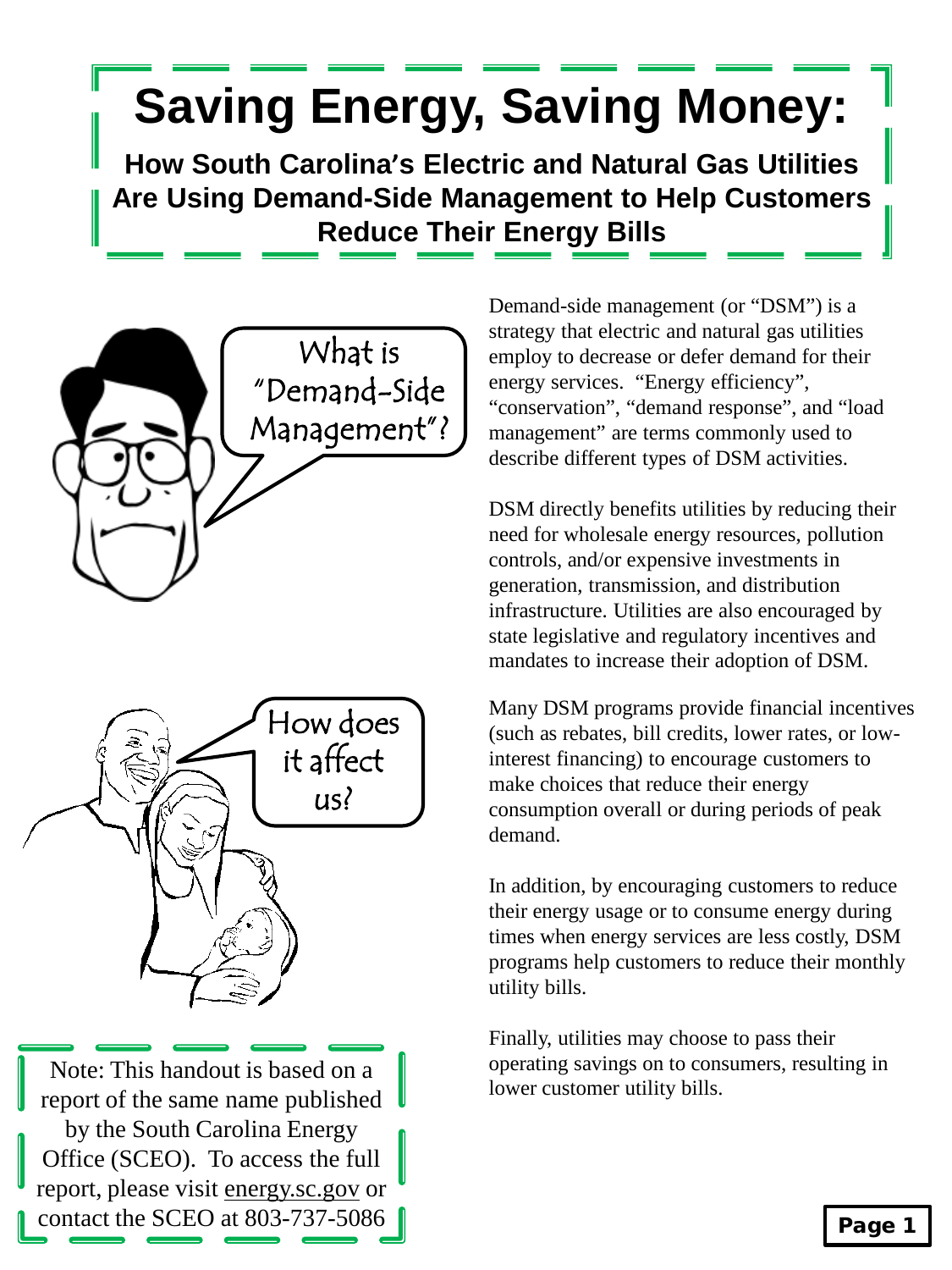

Lots of things! The vast majority of electric and natural gas utilities in South Carolina conducted some sort of DSM activity in 2011. Together, these utilities provided 98% of the electricity and 91% of the natural gas purchased by South Carolina customers. Their DSM activity consisted of the following:

Energy Efficiency:

•Financial incentives to promote energy efficient new construction.

•Financial incentives to encourage energy efficiency improvements in existing structures.

•On-site energy assessments, providing trained personnel to evaluate facilities and suggest methods for improving efficiency.

•Energy efficiency and weatherization programs targeting low-income customers, giving personalized assistance and financial support to enable these customers to make needed home improvements and lower their monthly electric bill.

•Financial incentives for the purchase and/or installation of energy efficient appliances, equipment, and/or lighting.

Load Management:

•Financial incentives to customers that opt to allow utilities to control their peak load by curtailing the operation of certain appliances or equipment (such as water heaters or HVAC systems) during periods of peak demand.

•Financial incentives to customers that agree to partially or completely halt utility consumption, or allow the utility to interrupt service, during periods of peak demand.

•Utility rates that reflect time-of-use, real-time, and/or seasonal costs during periods of peak demand.

•Financial incentives for customers to switch to on-site standby electricity generation during periods of peak demand.

•Financial incentives for the operation of thermal storage equipment.

•Reducing the voltage of electricity delivered to customers during periods of peak demand.

Public Information:

•Websites that offer energy efficiency and conservation tips and/or web-based systems for viewing and analyzing monthly electricity usage and cost.

•In-home meters that display real-time information about customers' current and monthly electricity usage and cost.

•Direct communication with customers through mailings and/or in-person assistance to publicize utility DSM programs and to offer energy efficiency and conservation tips and services.

•Public outreach campaigns through advertising and/or presence at community events to publicize utility DSM programs and offer energy efficiency and conservation tips.

•Instructional programs and/or resources to K-12 schools to promote energy awareness.

For an overview of the DSM programs offered by your electric or natural gas utility as of 2011, please see pages 3 and 4 of this handout.\*

Note: This handout is based on a report of the same name published by the South Carolina Energy Office (SCEO). To access the full report, please visit energy.sc.gov or contact the SCEO at 803-737-5086  $\parallel$ 

\*This overview is based on utility responses to the South Carolina Energy Office's requests for information, as required by South Carolina Code of Laws Section 58-37-30. If you would like to learn more about a particular electric or natural gas utility's DSM programs, please contact the customer services department of that utility for additional information.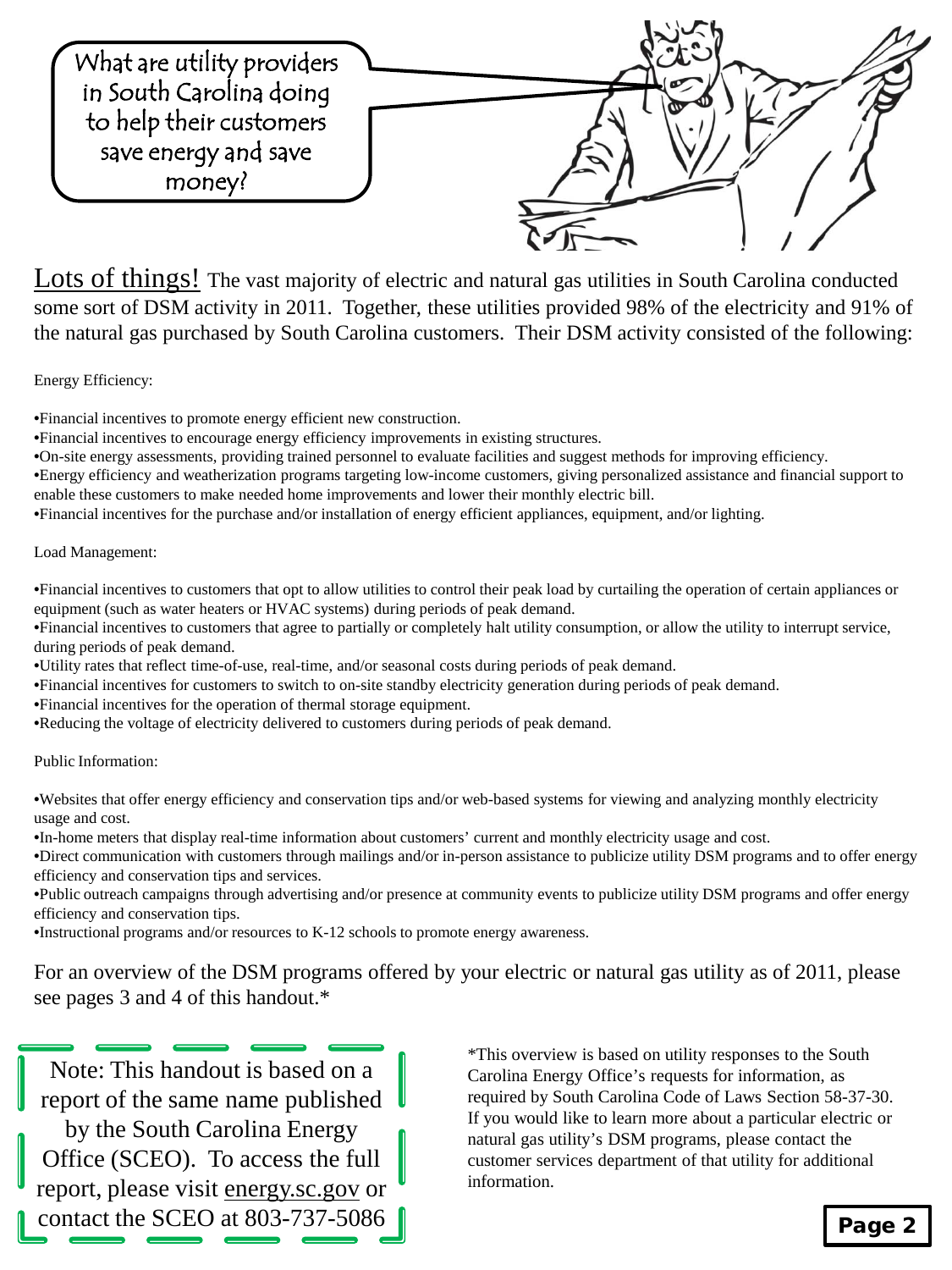|                                      |                | <b>Energy Efficiency</b>                           |                                                       |                                         |                                                                     |                                            | <b>Load Management</b>        |                                        |                                         |                                     |                                  |                      | <b>Public Information</b>                                |                                              |                                         |                     |                                      |  |
|--------------------------------------|----------------|----------------------------------------------------|-------------------------------------------------------|-----------------------------------------|---------------------------------------------------------------------|--------------------------------------------|-------------------------------|----------------------------------------|-----------------------------------------|-------------------------------------|----------------------------------|----------------------|----------------------------------------------------------|----------------------------------------------|-----------------------------------------|---------------------|--------------------------------------|--|
| <b>Electric Utility Name</b>         | Ownership      | New<br><b>Building</b><br>Efficiency<br>Incentives | Existing<br><b>Building</b><br>Retrofit<br>Incentives | On-Site<br><b>Energy</b><br>Assessments | Low-Income<br><b>Efficiency and</b><br>Weatherization<br>Assistance | Equipment<br>and<br>Lighting<br>Incentives | Load<br>Control<br>Incentives | Interruptible<br>Service<br>Incentives | Time-of-<br>Use or<br>Seasonal<br>Rates | Standby<br>Generation<br>Incentives | Thermal<br>Storage<br>Incentives | Voltage<br>Reduction | Web-Based<br>Customer<br><b>Tips and</b><br><b>Tools</b> | In-Home<br>Real-Time<br>Energy<br>Monitoring | Direct-to-<br>Customer<br>Communication | Public<br>Campaigns | School<br>Programs<br>&<br>Resources |  |
| City of Abbeville                    | Municipal      |                                                    |                                                       | $\checkmark$                            |                                                                     |                                            |                               |                                        |                                         |                                     |                                  |                      | √                                                        |                                              | $\checkmark$                            |                     |                                      |  |
| <b>Bamberg Board of Public Works</b> | Municipal      |                                                    |                                                       |                                         |                                                                     |                                            |                               |                                        |                                         |                                     |                                  |                      |                                                          |                                              |                                         |                     |                                      |  |
| City of Bennettsville                | Municipal      |                                                    |                                                       |                                         |                                                                     |                                            |                               |                                        |                                         |                                     |                                  |                      |                                                          |                                              |                                         |                     |                                      |  |
| City of Camden                       | Municipal      |                                                    |                                                       |                                         |                                                                     |                                            |                               |                                        |                                         |                                     |                                  | $\checkmark$         |                                                          |                                              |                                         |                     |                                      |  |
| City of Clinton                      | Municipal      |                                                    |                                                       |                                         |                                                                     |                                            |                               |                                        |                                         |                                     |                                  |                      |                                                          |                                              |                                         |                     |                                      |  |
| <b>Town of Due West</b>              | Municipal      |                                                    |                                                       |                                         |                                                                     |                                            |                               |                                        |                                         |                                     |                                  |                      |                                                          |                                              |                                         |                     |                                      |  |
| <b>Duke Energy Carolinas</b>         | Investor-Owned |                                                    |                                                       | √                                       | √                                                                   | √                                          | √                             | $\checkmark$                           | √                                       |                                     |                                  |                      |                                                          |                                              |                                         |                     | $\checkmark$                         |  |
| Easley Combined Utility System       | Municipal      |                                                    |                                                       |                                         |                                                                     |                                            |                               |                                        |                                         |                                     |                                  | ✔                    |                                                          |                                              |                                         |                     |                                      |  |
| Electric Cooperatives (20 Co-ops)    | Cooperative    |                                                    | $\checkmark^*$                                        |                                         |                                                                     |                                            | √                             |                                        |                                         |                                     |                                  |                      |                                                          |                                              |                                         |                     |                                      |  |
| Gaffney Board of Public Works        | Municipal      |                                                    |                                                       |                                         |                                                                     |                                            |                               |                                        |                                         |                                     |                                  |                      |                                                          |                                              |                                         |                     |                                      |  |
| City of Georgetown                   | Municipal      |                                                    |                                                       |                                         |                                                                     |                                            |                               |                                        |                                         |                                     |                                  |                      |                                                          |                                              |                                         |                     |                                      |  |
| Greenwood CPW                        | Municipal      |                                                    |                                                       |                                         |                                                                     |                                            |                               |                                        |                                         |                                     |                                  |                      |                                                          |                                              |                                         |                     |                                      |  |
| Greer CPW                            | Municipal      |                                                    |                                                       | $\sqrt{2}$                              |                                                                     |                                            |                               |                                        | $\checkmark$                            |                                     |                                  |                      | √                                                        |                                              |                                         |                     |                                      |  |
| <b>Laurens CPW</b>                   | Municipal      |                                                    |                                                       |                                         |                                                                     |                                            |                               |                                        |                                         |                                     |                                  |                      |                                                          |                                              |                                         |                     |                                      |  |
| <b>Lockhart Power Company</b>        | Investor-Owned |                                                    |                                                       |                                         |                                                                     |                                            |                               |                                        |                                         |                                     |                                  |                      |                                                          |                                              |                                         |                     |                                      |  |
| McCormick CPW                        | Municipal      |                                                    |                                                       |                                         |                                                                     |                                            |                               |                                        |                                         |                                     |                                  |                      |                                                          |                                              |                                         |                     |                                      |  |
| City of Newberry                     | Municipal      |                                                    |                                                       |                                         |                                                                     |                                            |                               |                                        |                                         |                                     |                                  |                      |                                                          |                                              |                                         |                     |                                      |  |
| Orangeburg DPU                       | Municipal      |                                                    |                                                       | $\checkmark$                            |                                                                     |                                            |                               |                                        | $\checkmark$                            |                                     |                                  |                      |                                                          |                                              |                                         |                     |                                      |  |
| Progress Energy Carolinas            | Investor-Owned | √                                                  | $\checkmark$                                          |                                         | $\checkmark$                                                        | $\checkmark$                               | √                             | $\checkmark$                           | $\checkmark$                            |                                     | $\checkmark$                     | √                    | $\checkmark$                                             |                                              | $\checkmark$                            | ✓                   | $\checkmark$                         |  |
| <b>Town of Prosperity</b>            | Municipal      |                                                    |                                                       |                                         |                                                                     |                                            |                               |                                        |                                         |                                     |                                  |                      |                                                          |                                              |                                         |                     |                                      |  |
| City of Rock Hill                    | Municipal      |                                                    |                                                       |                                         |                                                                     | √                                          | √                             | √                                      |                                         |                                     |                                  | √                    |                                                          |                                              |                                         | √                   |                                      |  |
| Santee Cooper                        | State-Owned    | $\sqrt{2}$                                         | $\checkmark$                                          | $\checkmark$                            | $\checkmark^*$                                                      | $\checkmark$                               |                               |                                        | $\checkmark$                            |                                     |                                  |                      | $\checkmark$                                             |                                              | $\checkmark$                            | $\checkmark$        | $\checkmark$                         |  |
| Seneca Light & Water Plant           | Municipal      |                                                    |                                                       |                                         |                                                                     |                                            |                               |                                        |                                         |                                     |                                  |                      |                                                          |                                              |                                         |                     |                                      |  |
| South Carolina Electric & Gas Co.    | Investor-Owned | $\checkmark$                                       | $\checkmark$                                          | $\checkmark$                            |                                                                     | $\checkmark$                               |                               | $\checkmark$                           | $\checkmark$                            | $\checkmark$                        |                                  |                      | $\checkmark$                                             | $\checkmark$                                 | $\checkmark$                            | $\checkmark$        |                                      |  |
| City of Union                        | Municipal      |                                                    |                                                       |                                         |                                                                     |                                            |                               |                                        |                                         |                                     |                                  | $\checkmark$         |                                                          |                                              |                                         |                     |                                      |  |
| Westminster CPW                      | Municipal      |                                                    |                                                       |                                         |                                                                     |                                            |                               | $\checkmark$                           |                                         |                                     |                                  |                      |                                                          |                                              |                                         |                     |                                      |  |
| Town of Winnsboro                    | Municipal      |                                                    |                                                       |                                         |                                                                     |                                            |                               |                                        |                                         |                                     |                                  |                      |                                                          |                                              |                                         |                     |                                      |  |

## South Carolina Electric Utilities: Summary of Demand-Side Management (2011)

*Source: South Carolina Energy Office, annual survey of utilities*

*\* Pilot programs*